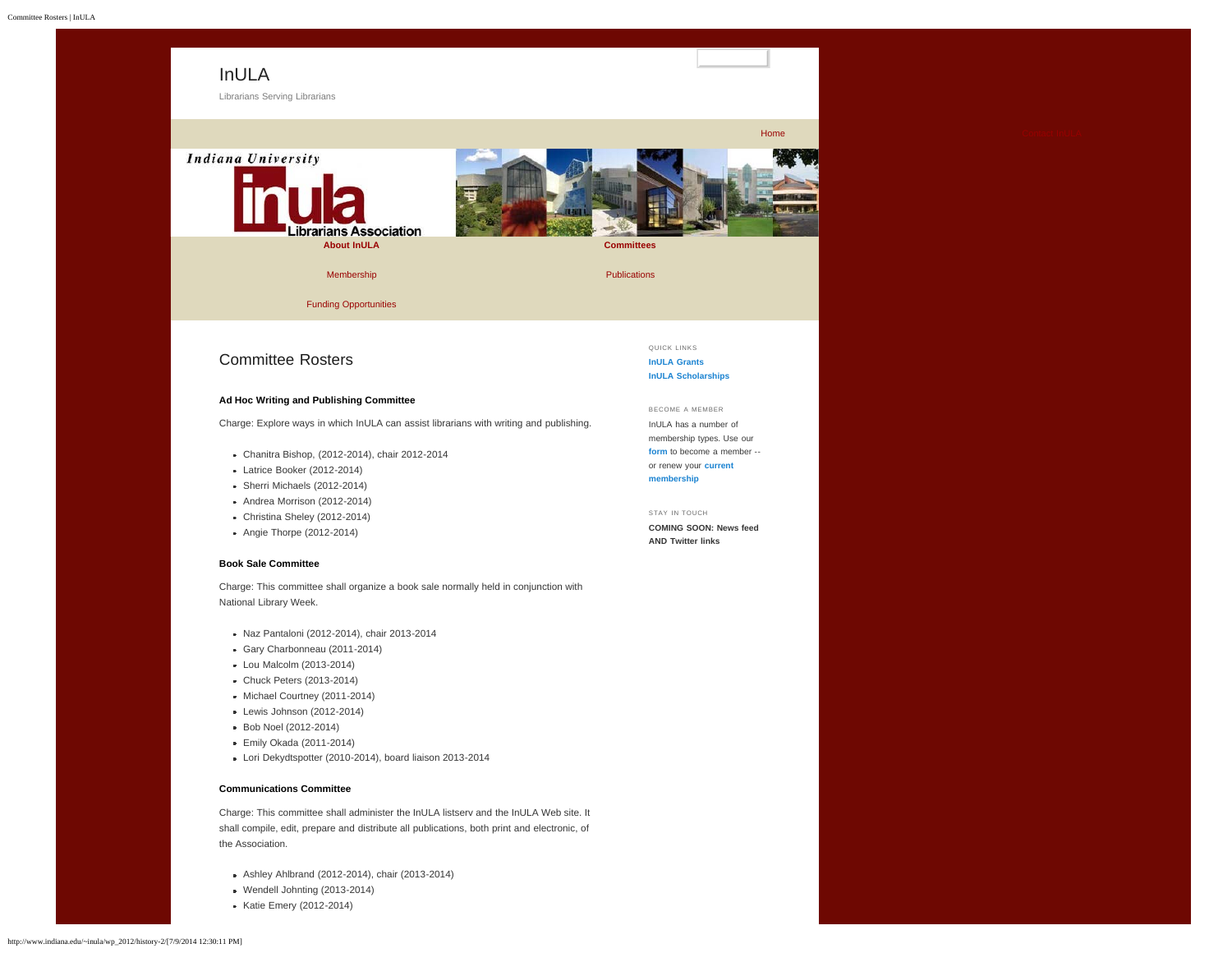Stacy Konkiel (2012-2014)

- Gary Wiggins (ex-officio), webmaster
- Michael Courtney, board liaison (2013-2014)

#### **Constitution and Bylaws Committee**

Charge: This committee shall consider proposals for amending the Association's Constitution and Bylaws, and shall present such proposals to the membership for approval as specified in Article VII of the Constitution. The Committee chairperson shall also perform the duties specified in Article VIII of the Constitution.

- Kate Moore, (2013-2014), chair
- Richard Humphrey (2012-2014)
- Latrice Booker, board liaison

#### **Membership Committee**

Charge: (From the InULA Constitution) It shall be the responsibility of the three Representatives-at-Large to administer member recruitment and retention. Duties shall include conducting the annual membership drive beginning August 1, contacting new librarians during the year to inform them about the Association and invite their membership, and assessing the needs and interests of members in order to advise the Executive Board in its planning.

- Ria Lukes (2012-2014), chair 2013-2014
- Chanitra Bishop (2012-2014)
- Christina Sheley (2013-2015)
- Angie Thorpe (2013-2015)

#### **Program and Social Committee**

Charge: This committee shall organize at least one program of interest to the members. This committee shall also design, administer and publicize such activities as workshops, institutes or conferences for the professional development of librarianship. It may also organize a fund-raising event to support the InULA Research Incentive Fund.

- Brandon Bowen (2011-2014), chair 2013-2014
- Carrie Donovan (2012-2014)
- Jennifer Hehman (2012-2014)
- Sherri Michaels (2013-2014)
- **Latrice Booker, board liaison**

#### **Scholarship and Grants Committee**

(formerly Professional Development Committee)

Charge: This committee shall receive and review applications for the research incentive fund and scholarship program applications and submit their recommendations to the Executive Board for approval and funding.

- Catherine Minter (2012-2014), chair 2013-2014
- Catherine Lemmer (2012-2014)
- Christina Wray (2011-2014)
- Kirby Cheng (2011-2014)
- Andrea Baer (2013-2014)
- Jennifer Laherty, board liaison